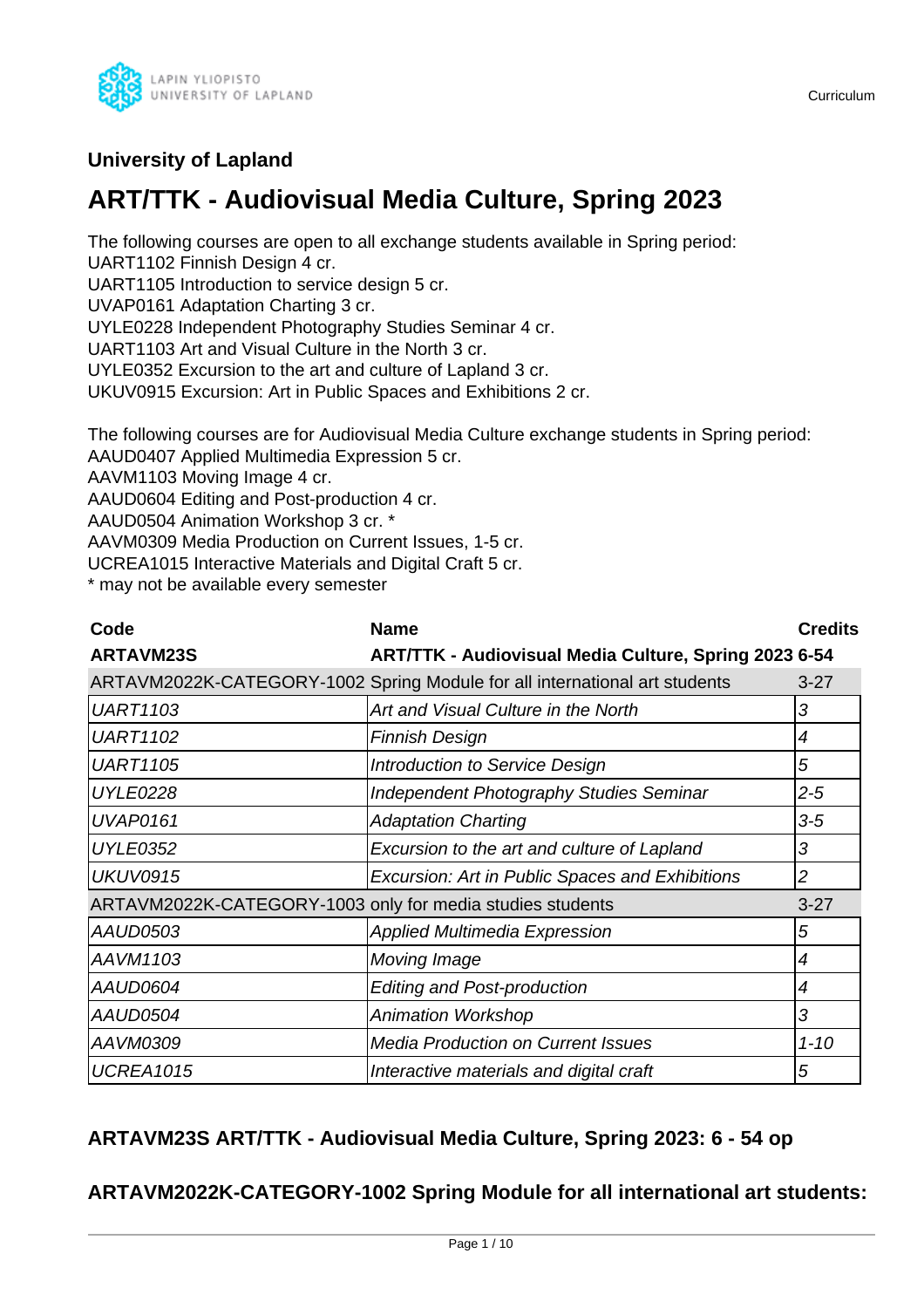

**3 - 27 op**

## **UART1103 Art and Visual Culture in the North: 3 op**

#### **Objectives**

At the end of the course student is able to- get an idea of culture and environment in North through fine art, contemporary art and community art

#### **Contents**

The North presented in fine art, North in the art, art in the North from the community art and environment studies perspective. The course is based on MAAD1102, student can choose to complete one of the courses.

#### **Study methods**

Lectures and seminars 21 hours, independent work 17 hours. Visits to the exhibitions in Arktikum, in Rovaniemi art museum and other galleries; discussions and an essay on exhibitions.

#### **Evaluation scale**

Approved/Rejected **Pass / fail**

Fail

The performance is very incomplete or incorrect, or contains significant misunderstandings.

Pass

The students have completed the course task according the demand.

## **UART1102 Finnish Design: 4 op**

#### **Objectives**

At the end of this course student

- has basic knowledge on Finnish design
- can recognize different fields of design culture in Finland
- can apply the understanding of Finnish design in assignments

#### **Contents**

The design culture in Finland is presented and discussed by using Finnish industrial, graphic, audiovisual, fashion and textile designers and their works as examples. Lectures are given from different fields of design. The emphasis is to introduce the key elements of Finnish design. Students will make assignments in groups, where they will apply their knowledge on Finnish design.

#### **Accomplishment methods**

Presence during the lectures (80%) and the finished assignment with a presentation.

#### **Study methods**

Lectures about different fields of Finnish design by using examples. Group assignment, where students are asked to apply their knowledge on Finnish design. Lectures and guided exercises 28 hours, 80 hours independent work.

#### **Further information**

Max 30 students.

**Evaluation scale** H-5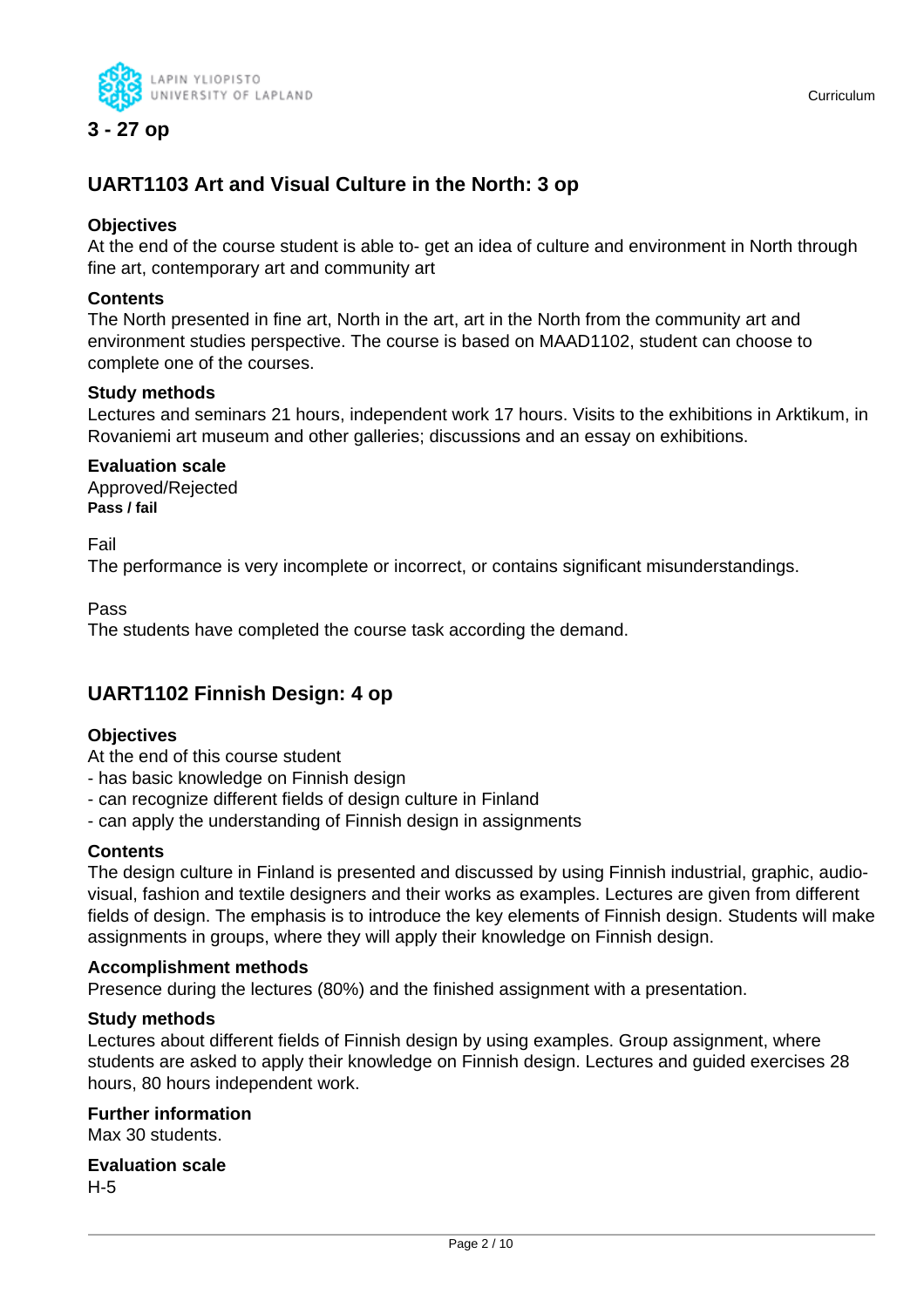

#### **Assessment criteria 0-2**

(0) The performance is very incomplete or incorrect, or contains significant misunderstandings. (1-2) Performance is narrow, superficial, or poorly matched to assignment. The performance is limited to listing things in isolation, or dealing with things unilaterally. Execution may contain errors or ambiguities.

**3-4**

Performance corresponds to assignment, demonstrates understanding and the ability to analyze and justify. The whole picture has been formed, but there may be shortcomings.

**5**

The performance outlines a broad entity and the knowledge can be applied multidimensionally or placed in different contexts. Performance demonstrates independent grip and insight. Performance is an intact entity that includes justified self-thinking or critical reflection. The tasks are well written and/or implemented.

## **UART1105 Introduction to Service Design: 5 op**

#### **Objectives**

At the end of this course student - understands the key concepts, methods, process and background of service design - understands service design as a design activity and its link to one's own field of study - has got basics for further method studies and projects on service design

#### **Contents**

The goal of the course is to give the participant an overview about service design, its key concepts, methods and process. The course will contain both theory and one practical case assignment, or smaller-scale service design tasks

#### **Accomplishment methods**

Presence during the lectures (80%), finished assignment and a final report.

#### **Study methods**

Lectures, exercises, design assignment and a final report for a case organization

#### **Learning material**

More literature information and extra material Stickdorn, M. and Schneider, J. (Eds). 2010. "This is Service Design Thinking. Basics - Tools - Cases." BIS Publishers. NL.

**Evaluation scale** H-5

**Assessment criteria 0-2**

5-1 / failed

## **UYLE0228 Independent Photography Studies Seminar: 2 - 5 op**

#### **Objectives**

Learning outcomes†â€ †â€ †â€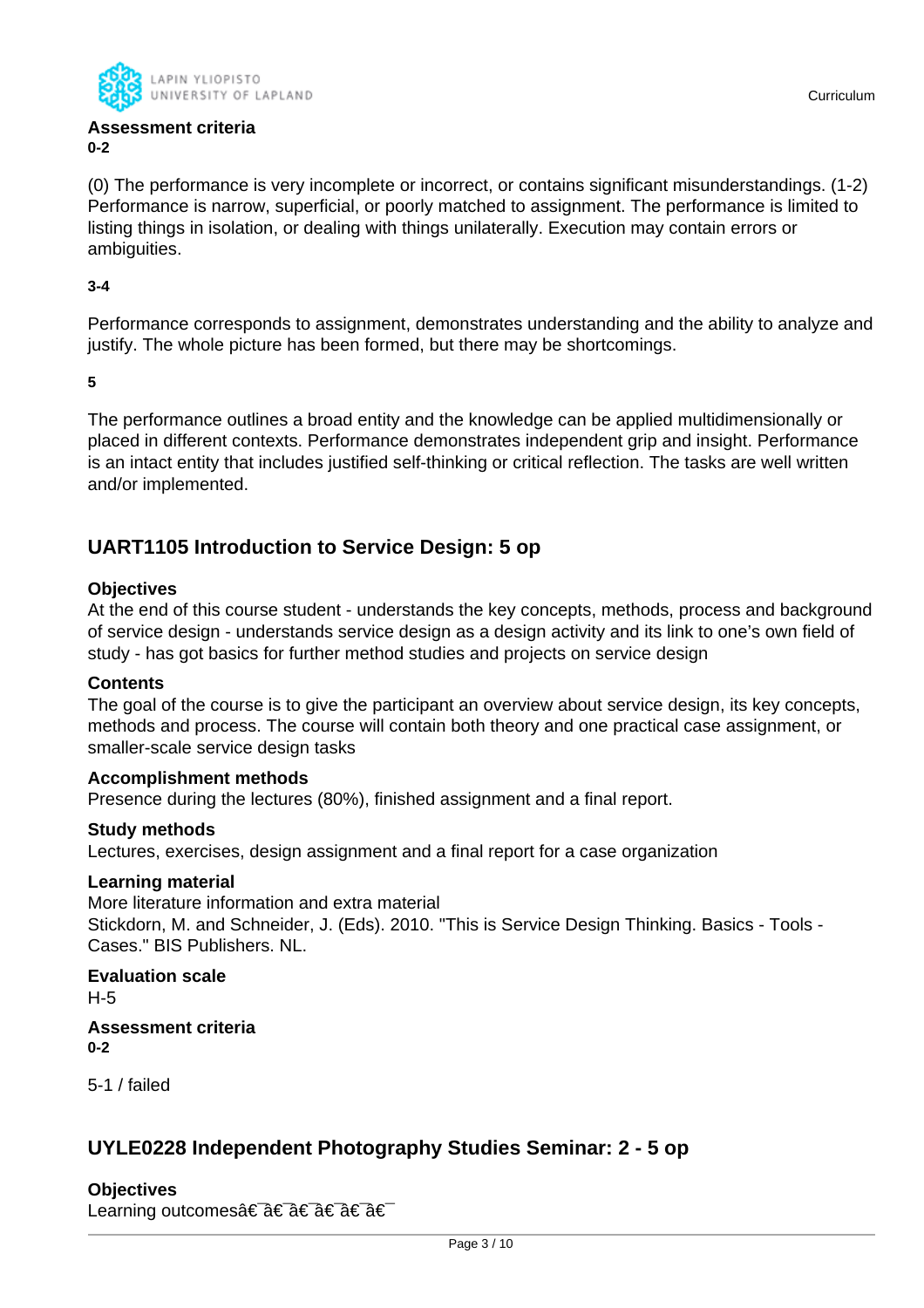

-the application of theory and practice to the exploration of adaptation and change, culture and environment through artistic practice during the student's exchange period. $a \in I$ -to achieve a clearer understanding, through art, of the relationship between culture(s) and environment.â€

#### **Contents**

Theories of adaptation and the exploration of visualization of space and culture via artistic exploration.†â€

#### **Accomplishment methods**

None other than to be an exchange student in the faculty of art and design.

**Study methods** Seminar, field work and critique. $\hat{a} \in \hat{a}$ 

#### **Further information**

Additional reading and other materials $\hat{a} \in \hat{a}$ To $\hat{a}$  $\hat{b}$  assigned in class. $\hat{a} \in$ 

Timingâ€<sup>-</sup> Autumn and spring  $\hat{\epsilon}$ 

Target groupâ€ Foreign exchange students to the faculty of art and design (BA, MA) $\hat{a} \in$ 

Tutorâ€<sup>-</sup> Michael Jacobsâ€

Language of instruction  $\hat{\mathbf{a}} \in \mathbb{R}$ Englishâ€

**Evaluation scale** Approved/Rejected

## **UVAP0161 Adaptation Charting: 3 - 5 op**

#### **Objectives**

Learning outcomes

-the application of theory and practice to the exploration of adaptation and change, culture and environment through artistic practice during the student's exchange period.

-to achieve a clearer understanding, through art, of the relationship between culture(s) and environment.

#### **Contents**

Theories of adaptation and the exploration of visualization of space and culture via artistic exploration.

#### **Accomplishment methods**

None other than to be an exchange student in the faculty of art and design.

#### **Study methods**

Seminar, field work and critique.

#### **Further information**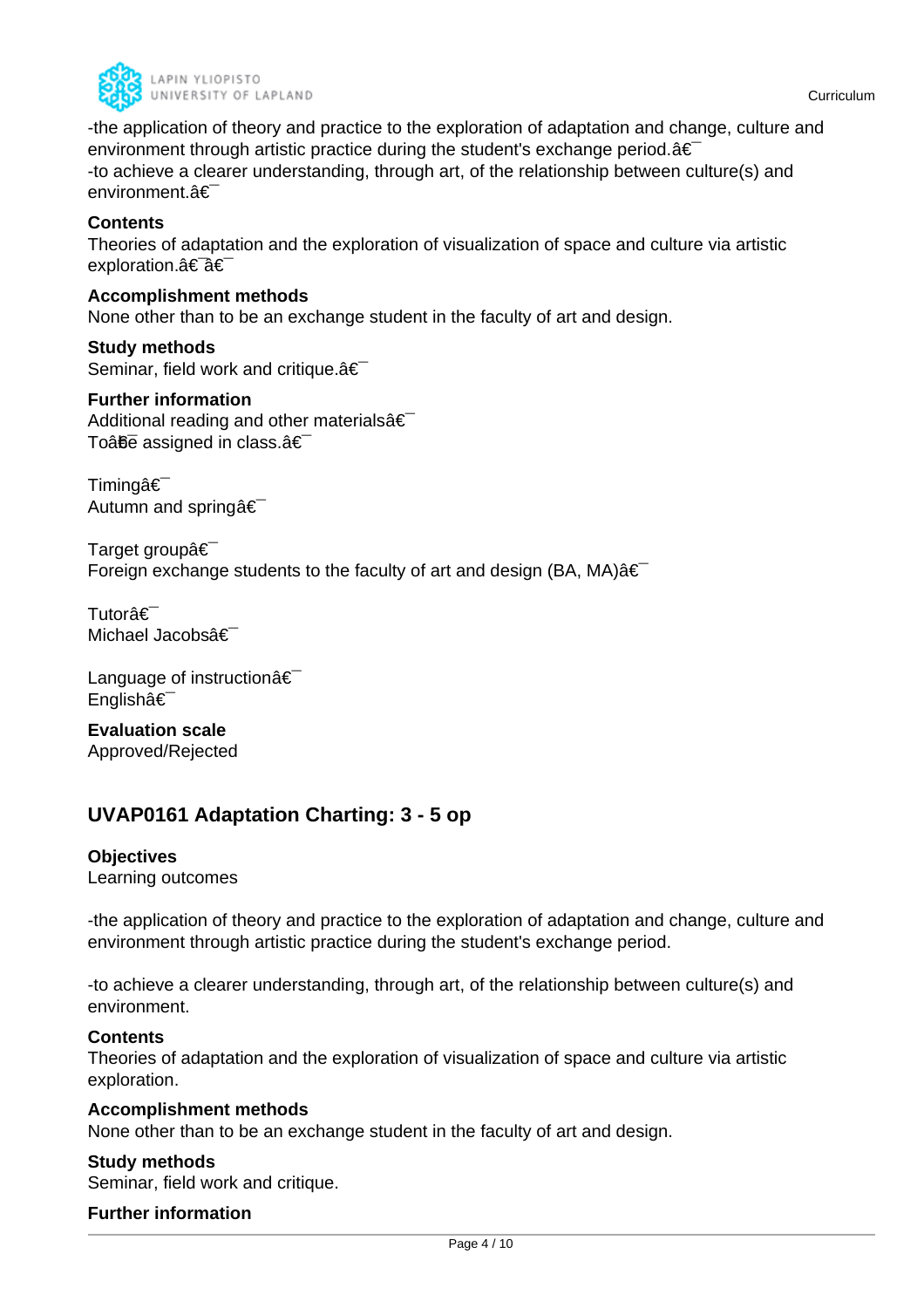

Evaluationâ€ Pass/failâ€

Timing Autumn and springâ€

Target groupâ€ Foreign exchange students to the faculty of art and design (BA, MA) $\hat{a} \in$ 

Tutorâ€<sup>-</sup> Michael Jacobsâ€

Language of instructionâ€ English

**Evaluation scale** Approved/Rejected

## **UYLE0352 Excursion to the art and culture of Lapland: 3 op**

#### **Objectives**

At the end of the course a student is able to:

- recognize central Lappish art collections, monuments and architectural objects.
- estimate the art historical value of cultural and art objects
- locate cultural and art objects to temporal, historical, cultural and religious-ideological framework

#### **Contents**

During the excursion we acquaint ourselves with central Lappish art collections, monuments and architecture.

#### **Accomplishment methods**

Method Excursion in May, lectures, introductions and experience diary.

Requirements Active participation and the diary

Evaluation Pass / fail

Timing Spring

Target group Students who are interested in the art and culture of Lapland

**Tutor** 

Fine Art and Cultural Studies/Tuija Hautala-Hirvioja ja Jonna Katajamäki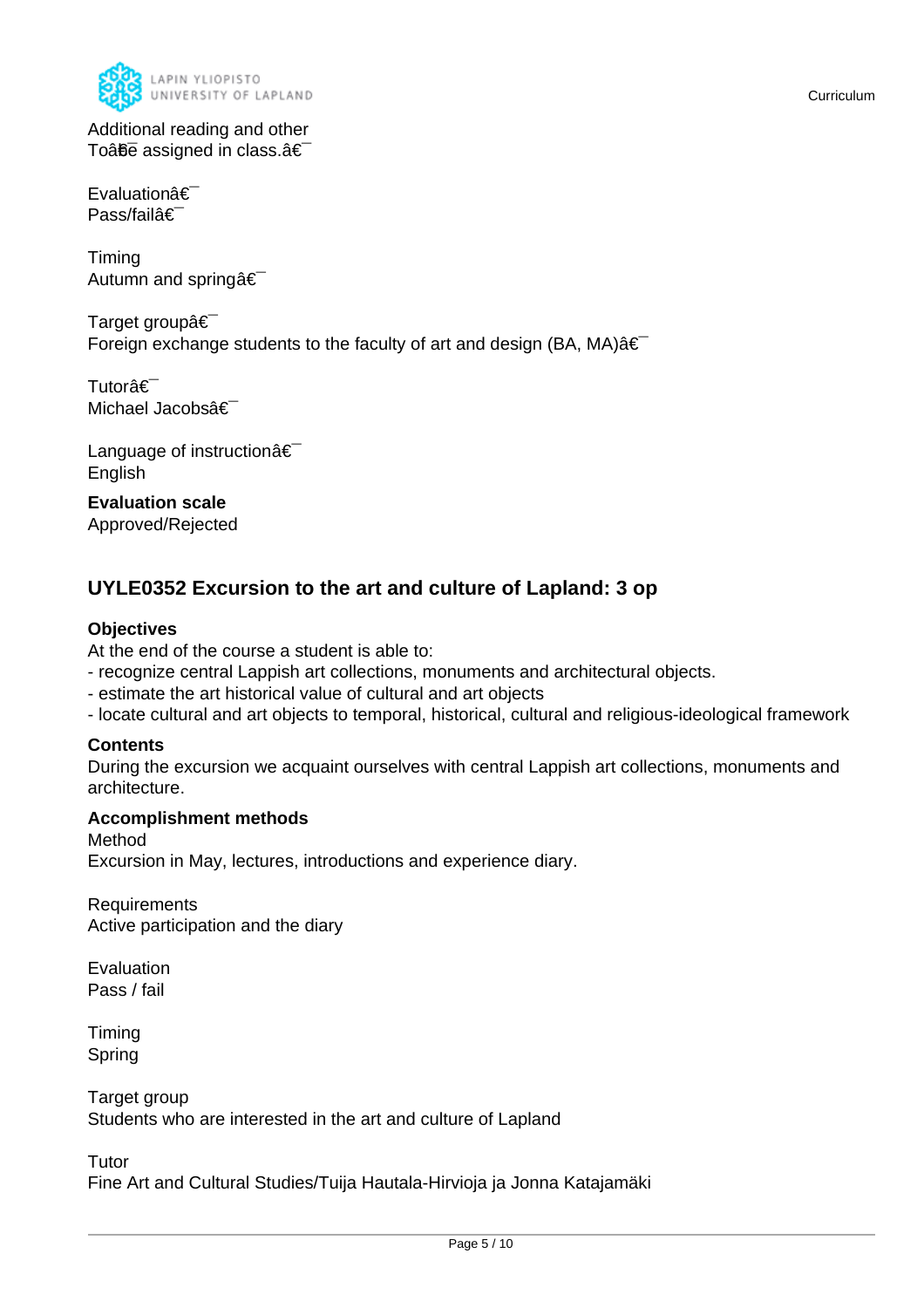

Language of instruction English/Finnish

#### **Further information**

Optional, arranged if enough participants Costs 200-300 euros, which covers travelling, accommodation and guidance

## **UKUV0915 Excursion: Art in Public Spaces and Exhibitions: 2 op**

#### **Objectives**

Learning outcomes: At the end of this course student is able to - view public art with relation to environment - understand the productive part of public art - view topical exhibition

#### **Contents**

Excursion to Oulu in March or April. Visit to art museums, churches, galleries and other public places. Introduction to art exhibitions and to art works in public places. Please note that students must pay for the excursions accommodation in Oulu themselves.

#### **Accomplishment methods**

Lecture, active participation and the diary

**Study methods** Lecture, excursion and a diary.

**Evaluation scale** H-5

**Assessment criteria 0-2**

Pass / fail

## **ARTAVM2022K-CATEGORY-1003 only for media studies students: 3 - 27 op**

## **AAUD0503 Applied Multimedia Expression: 5 op**

#### **Objectives**

After the course the student:

- Knows how to use various multimedia tools, devices and software

- Understands and experiments with programming as a creative and expressive practice

- Knows how to use a visual programming environment and other tools, services and technologies and how they can be connected

- Can combine physical world to digital, by creating interactive things, which are both physical and tangible yet virtual and digital

- Knows how to create interactive, real-time manipulated Phygital (physical/digital) environments

#### **Contents**

Applied multimedia expression is a course for those who have none, little, some or a lot experience in programming. It concentrates on software, which have been designed for manipulation of multimedia content. The course gives a starting point to visual programming tools, such as Isadora or TouchDesigner. Majority of the course revolves around creative technology: how to create reactive and interactive objects or environments? The focus is on ideation and prototyping both in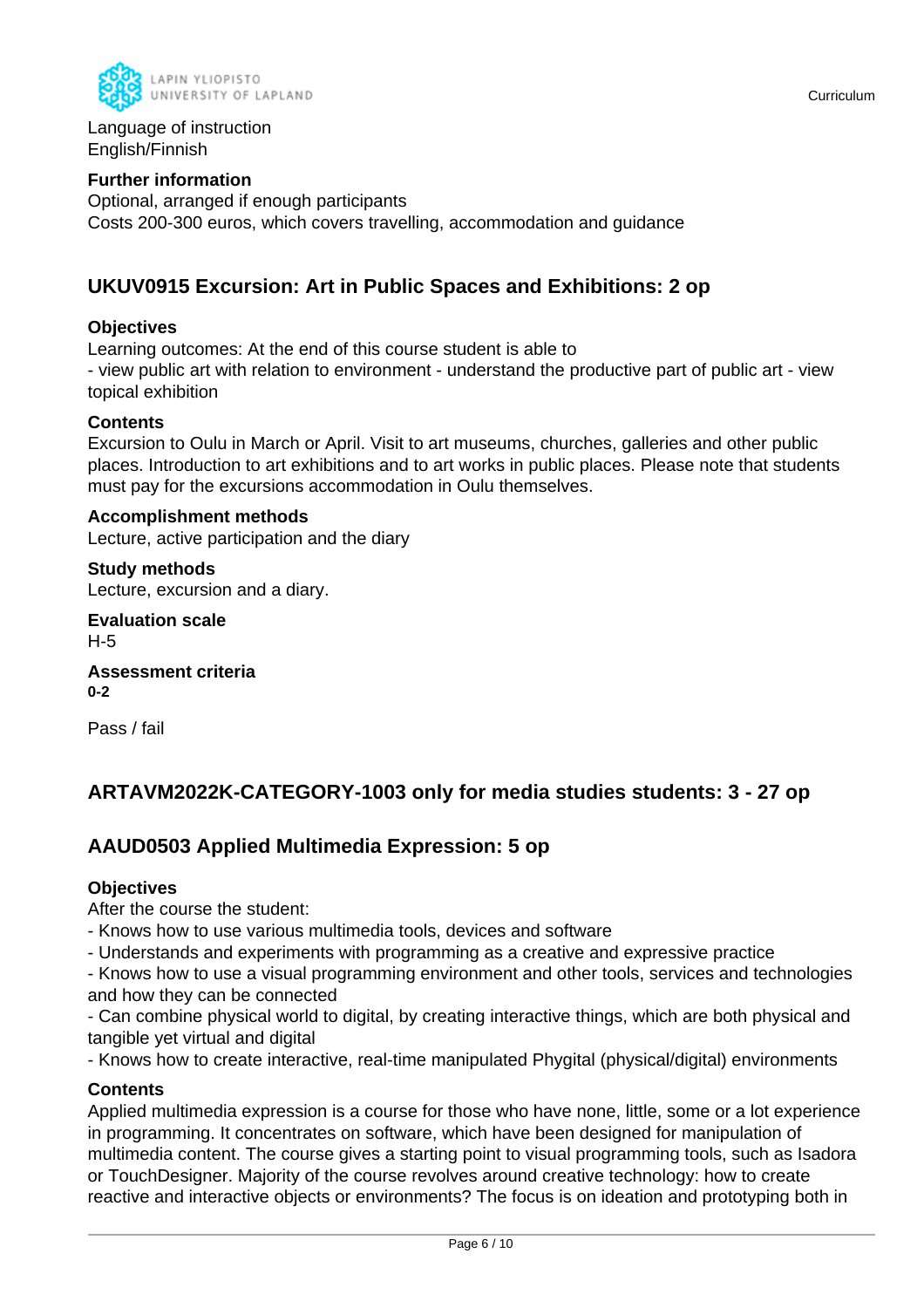

the physical and in the digital domain.

#### **Accomplishment methods**

Attendance to lectures, exercises, final work (group or individual), documentation.

#### **Study methods**

Lectures and work during the class 56 hours, individual work 79 hours.

## **Further information**

Spring

#### **Prerequisites**

Basic media tools, no programming or software knowledge needed.

#### **Evaluation scale** H-5

#### **Assessment criteria 0-2**

0: The performance is very incomplete or incorrect, or contains significant misunderstandings.

1-2: Performance is narrow, superficial, or poorly matched to assignment. The performance is limited to listing things in isolation, or dealing with things unilaterally. Execution may contain errors or ambiguities.

#### **3-4**

Performance corresponds to assignment, demonstrates understanding and the ability to analyze and justify. The whole picture has been formed, but there may be shortcomings.

#### **5**

The performance outlines a broad entity and the knowledge can be applied multidimensionally or placed in different contexts. Performance demonstrates independent grip and insight. Performance is an intact entity that includes justified self-thinking or critical reflection. The answer is well written or implemented.

### **AAVM1103 Moving Image: 4 op**

#### **Objectives**

At the end of the course the student is able to- recognize the basics of stylistic elements of moving image: Mise-en-scene, shooting, sound and editing and narration strategies- recognize the differences between fiction, documentary and video as works of art and to notify the different approaches in the making of art - know how to use the video camera and how to make sound recording

#### **Contents**

The narration and style of moving image, genres and the basics of video techniques: shooting, sound, lightning and editing

#### **Accomplishment methods**

Active participation to the lectures; essays and guided exercises and successful completion of task

#### **Study methods**

lectures and guided exercises 48h.Independent work 60h.

#### **Further information**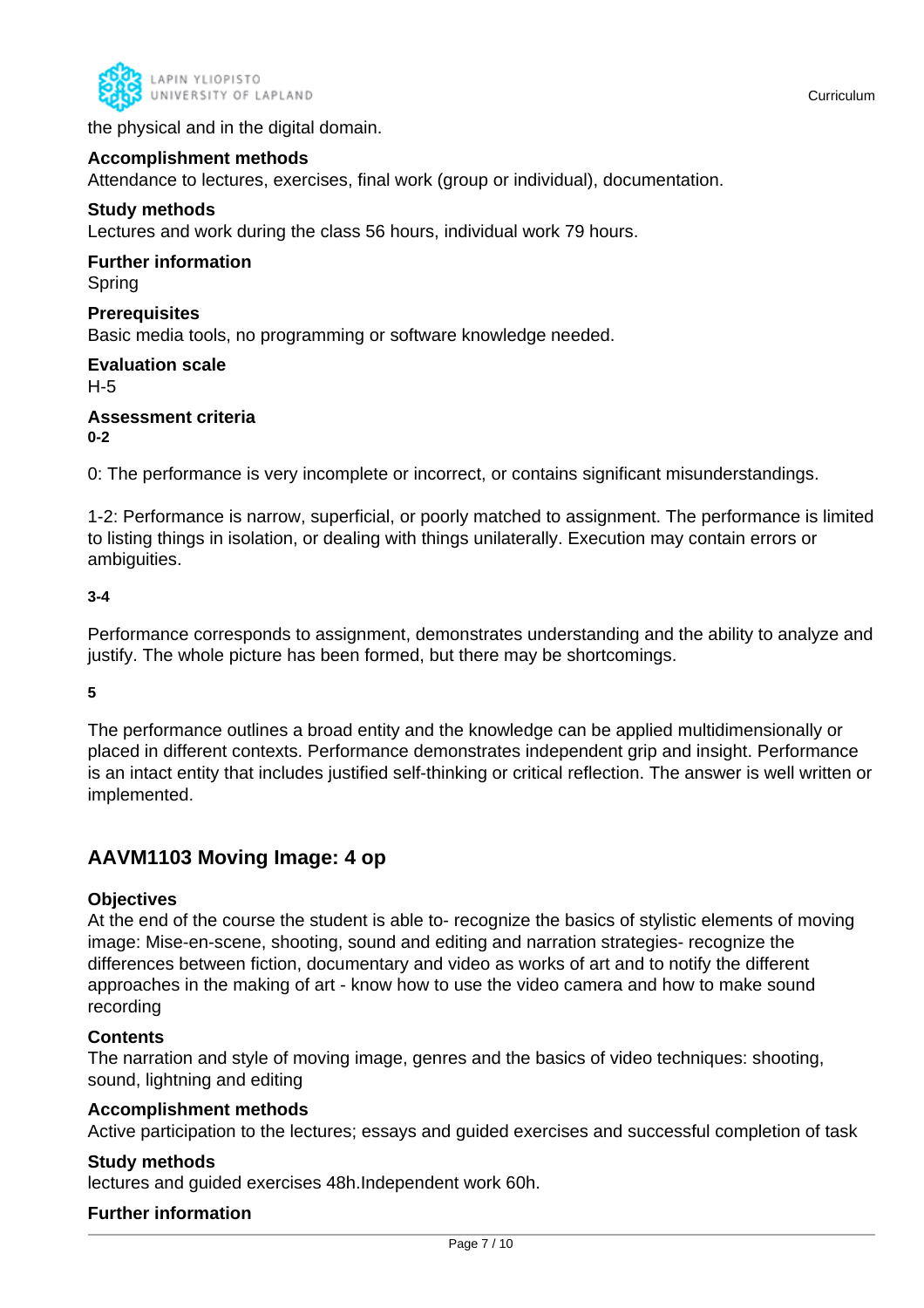

## Additional information

May not be available every semester/a limited number of students are accepted

**Evaluation scale** H-5

**Assessment criteria 0-2**

5-1 / failed

## **AAUD0604 Editing and Post-production: 4 op**

#### **Objectives**

#### At the end of this course a student

- is able to specify the different phases of cutting and post-production of moving image productiondistinguish between linear and non-linear narrative expressions and possibilities for creating temporal and spatial elements of moving image- notice the potential for surgery to create temporal, spatial, and narrative effects- apply motion picture post-production color definition and other image software to your own work.

#### **Contents**

The temporal dimensions and strategic starting points and styles of cinematic narration and expression, the use of montage in surgery, the areas of narrative cutting, the production processes of cutting, post-production software, and the areas of post-production.

#### **Accomplishment methods**

Participation in lectures, written and audiovisual analyzes and exercises, independent cutting work.

#### **Study methods**

Lectures, analyzes and demonstrations 42 hours, self-employed 66 hours.

**Evaluation scale** H-5

#### **Assessment criteria 0-2**

5-1/ fail

## **AAUD0504 Animation Workshop: 3 op**

#### **Objectives**

After the course the student knows:

- How to use different types of animation tools, techniques and material
- Basics of animation history and important animated features and animators

- How to produce basic stop-motion animation using devices such as mobile phones or digital SLR cameras

- How drawn animation is created and still images turned to moving images
- the basic principles of human movement in animation
- How to create basic animations for websites, movies or games

#### **Contents**

Traditions in animated films. Expression possibilities of animation. Basic animation principles. Animation in theory and practice. Stop-motion and 2D animation is at focus, and basics of animation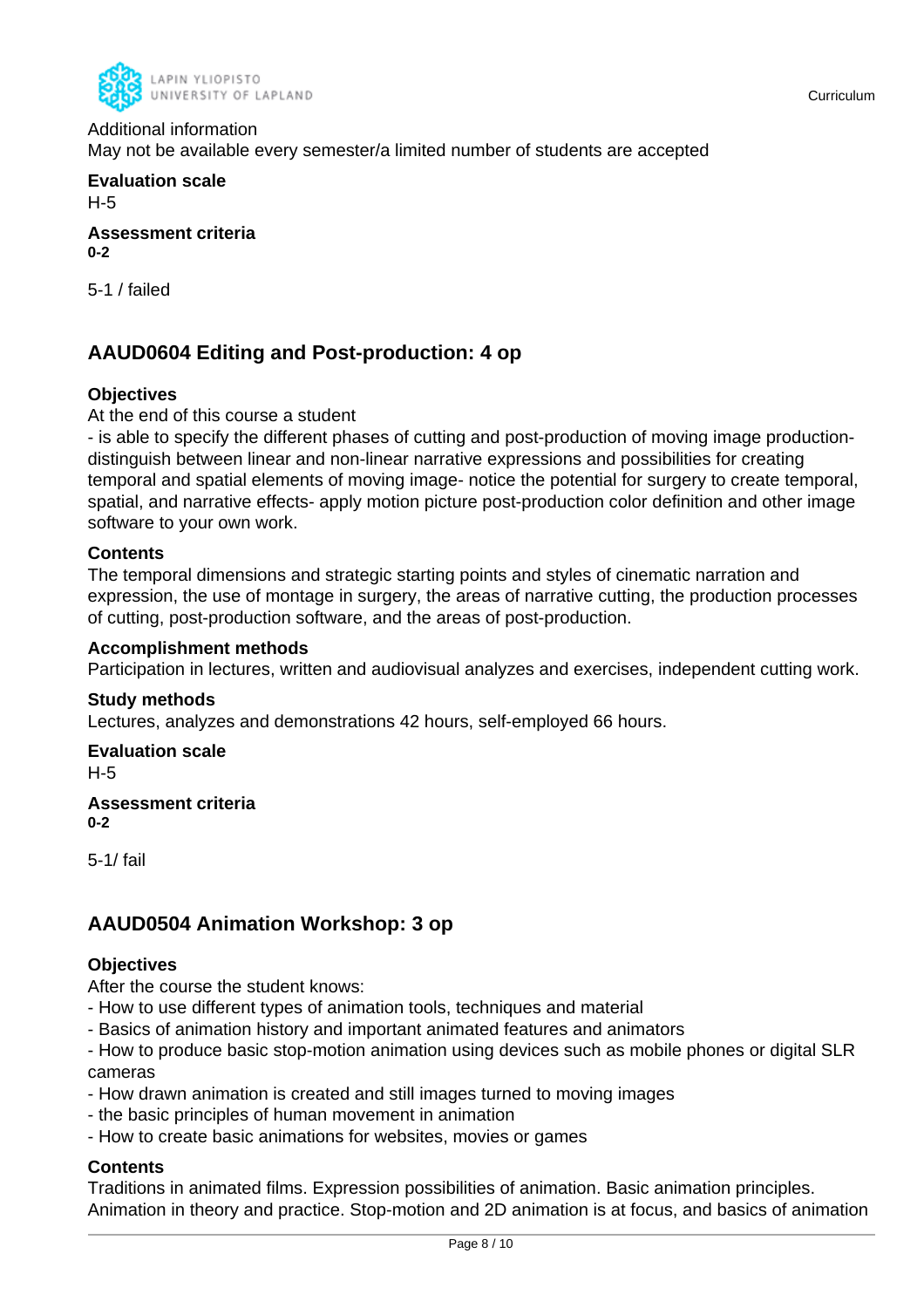

expression, such as rhythm, movement, expression, framing.

#### **Accomplishment methods**

Lectures, examples, small (2D) animation excercises using various methods, final work with individually selected technique

#### **Study methods**

Lectures, excercises 36 hours, individual work 45 hours.

#### **Further information**

Spring term. A limited number of students are accepted

#### **Learning material**

Announced during class.

**Evaluation scale** H-5

**Assessment criteria 0-2**

Fail:

The performance is very incomplete or incorrect, or contains significant misunderstandings.  $1 - 2$ 

Performance is narrow, superficial, or poorly matched to assignment. The performance is limited to listing things in isolation, or dealing with things unilaterally. Execution may contain errors or ambiguities.

#### **3-4**

Performance corresponds to assignment, demonstrates understanding and the ability to analyze and justify. The whole picture has been formed, but there may be shortcomings.

**5**

The performance outlines a broad entity and the knowledge can be applied multidimensionally or placed in different contexts. Performance demonstrates independent grip and insight. Performance is an intact entity that includes justified self-thinking or critical reflection. The answer is well written or implemented.

## **AAVM0309 Media Production on Current Issues: 1 - 10 op**

## **Evaluation scale**

Approved/Rejected

## **UCREA1015 Interactive materials and digital craft: 5 op**

#### **Objectives**

After completing the course, the student is able to - outline the possibilities of interactive materials and digital craft - apply the acquired knowledge to the design of interactive products or installations at the interface of art, design and technology

#### **Contents**

Familiarity with current themes and opportunities in the field of interactive materials and digital craft.